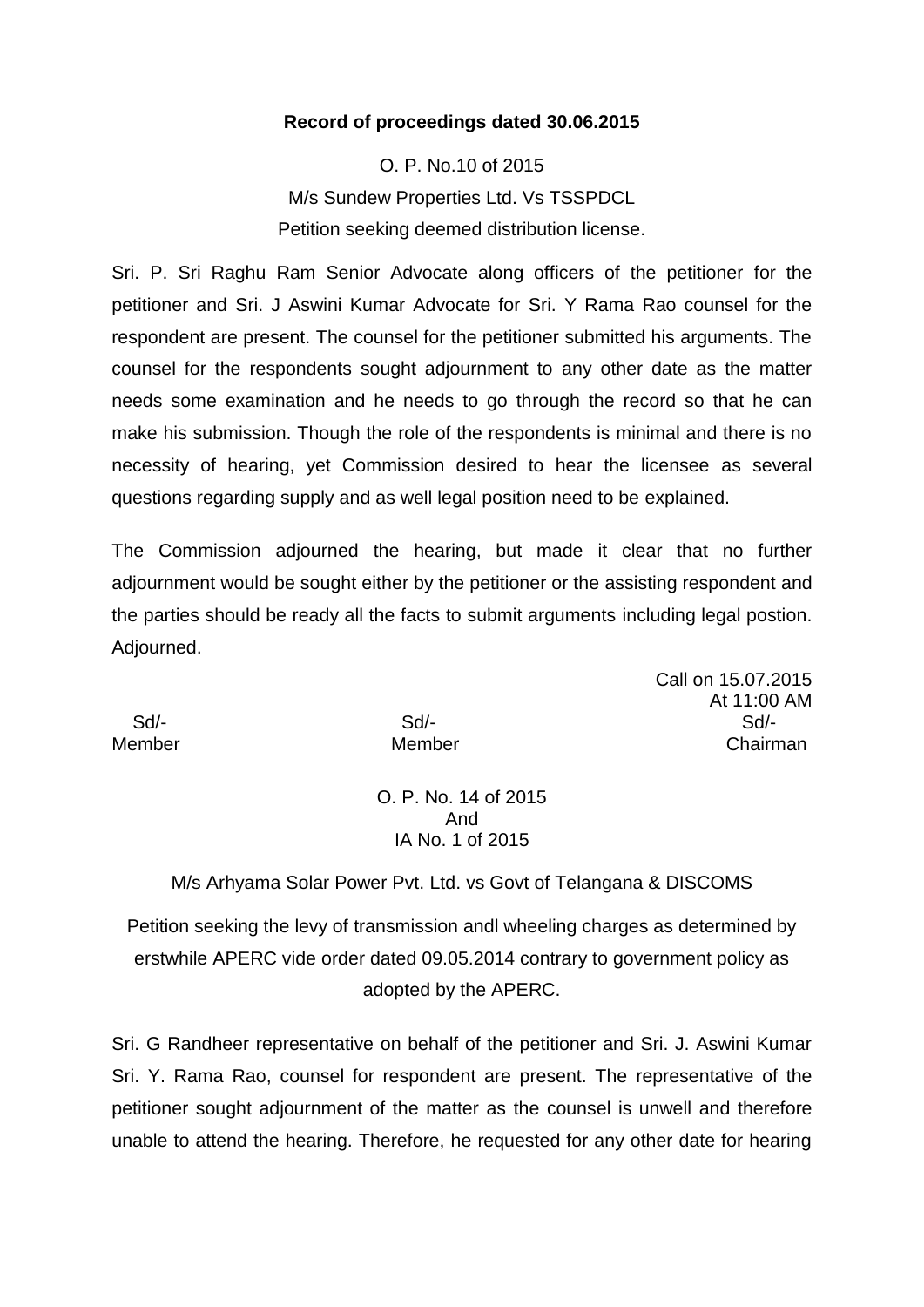of the matter to make submissions. The Advocate representing the respondents has no objection. Adjourned.

Call on 17.07.2015 At 11:00 AM Sd/- Sd/- Sd/- Member Member Chairman

> O. P. No. 61 of 2015 And IA No. 23 of 2015

M/s Green Energy Association vs DISCOMs & SLDC

Petition u/s 142 of the Electricity Act, 2003 for non-compliance of Regulation 7 (1) & (2) and 9 of the APERC Renewable power purchase obligation (compliance by purchase of renewable energy / renewable energy certificate) Regulation, 2012.

Filed an I.A. seeking to amend the title to the case and also to amend the prayer in the petition.

Sri. B. Tagore counsel for the petitioner and Sr. J. Aswini Kumar Advocate on Behalf of Sri. Y. Rama Rao counsel for the respondents are present. The counsel for the petitioner stated that he has filed the rejoinder to the counter filed by the respondents in the I A for amendment of the cause title. He sought time for the counsel on record to come and argue the matter. The Counsel for the respondents pointed out that the matter is filed by ana ssociatin and they have taken objection to such filing.

The counsel for the petitioner was asked to address the issue of an association filing a petition before the Commission as the Commission cannot entertain a pro-ponopublico as it is not a court of record and is only a statutory body bound to act within the provisions of the statute under which has been established. The counsel agreed to submit the arguments on the issue along with the merits of the case.

The Commission adjourned the hearing, but made it clear that no further adjournment would be given to the petitioner or the respondents and the parties should be ready all the facts to submit arguments. The petitioner should also be ready to submit its arguments on the query raised by the Commission. Adjourned.

Call on 17.07.2015 At 11:00 AM Sd/- Sd/- Sd/- Member Member Chairman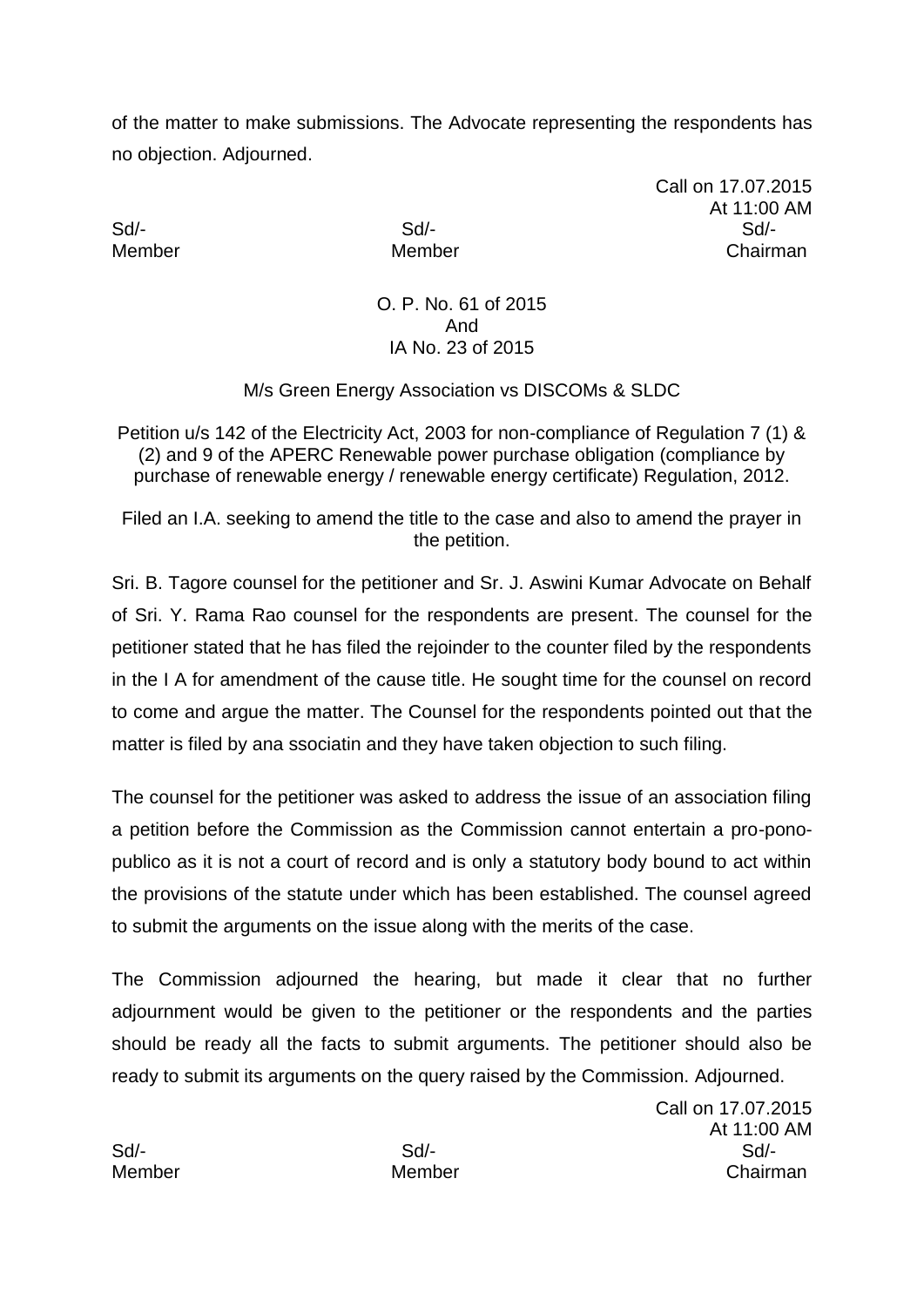## O. P. No. 81 of 2015 And IA No. 22 of 2015

M/s Earth Solar Pvt.Ltd. vs TSSPDCL & CGM (Comml & RAC), TSSPDCL

Petition seeking to question the action of the license in not modifying and changing the substation as requested and also postponing the COD by one year.

There is no representation on behalf of the petitioner. Sri. J. Aswini Kumar Advocate for Sri. Y. Rama Rao counsel for the respondents is present. The counsel for the respondents sought adjournment of the matter and stated he has to file the counter affidavit in the matter. Since there is no representation and it is for the 1<sup>st</sup> time, the commission adjourned the hearing in the matter.

The Commission adjourned the hearing. Office to issue a notice for appearance.

Call on 17.07.2015 At 11:00 AM Sd/- Sd/- Sd/- Member Member Chairman

O. P. No.82 of 2015

## M/s Pragathi Group vs TSSPDCL & TSTRANSCO

Petition seeking to question the action of levying wheeling and transmission charges by licensees along with other issues.

Sri. N. K. K. Venkat and Sri. Hari Kumar representatives of the petitioner and Sri. J. Aswini Kumar Advocate for Sri. Y. Rama Rao counsel for the respondents are present. The representatives of the petitioner briefly stated about the case and sought time to engage a legal practitioner. It is also stated that the respondents have not filed any counter affidavit in the matter. Counsel for the respondents sought time to reply to the points made by the representatives on the aspect exempting wheeling charges as well as the multiple prayers sought in the petition.

The Commission adjourned the hearing, but made it clear that no further adjournment should be sought by either the petitioner or the respondents the parties should be ready with all the facts to submit arguments. Adjourned.

Call on 17.07.2015 At 11:00 AM Sd/- Sd/- Sd/- Member Member Chairman